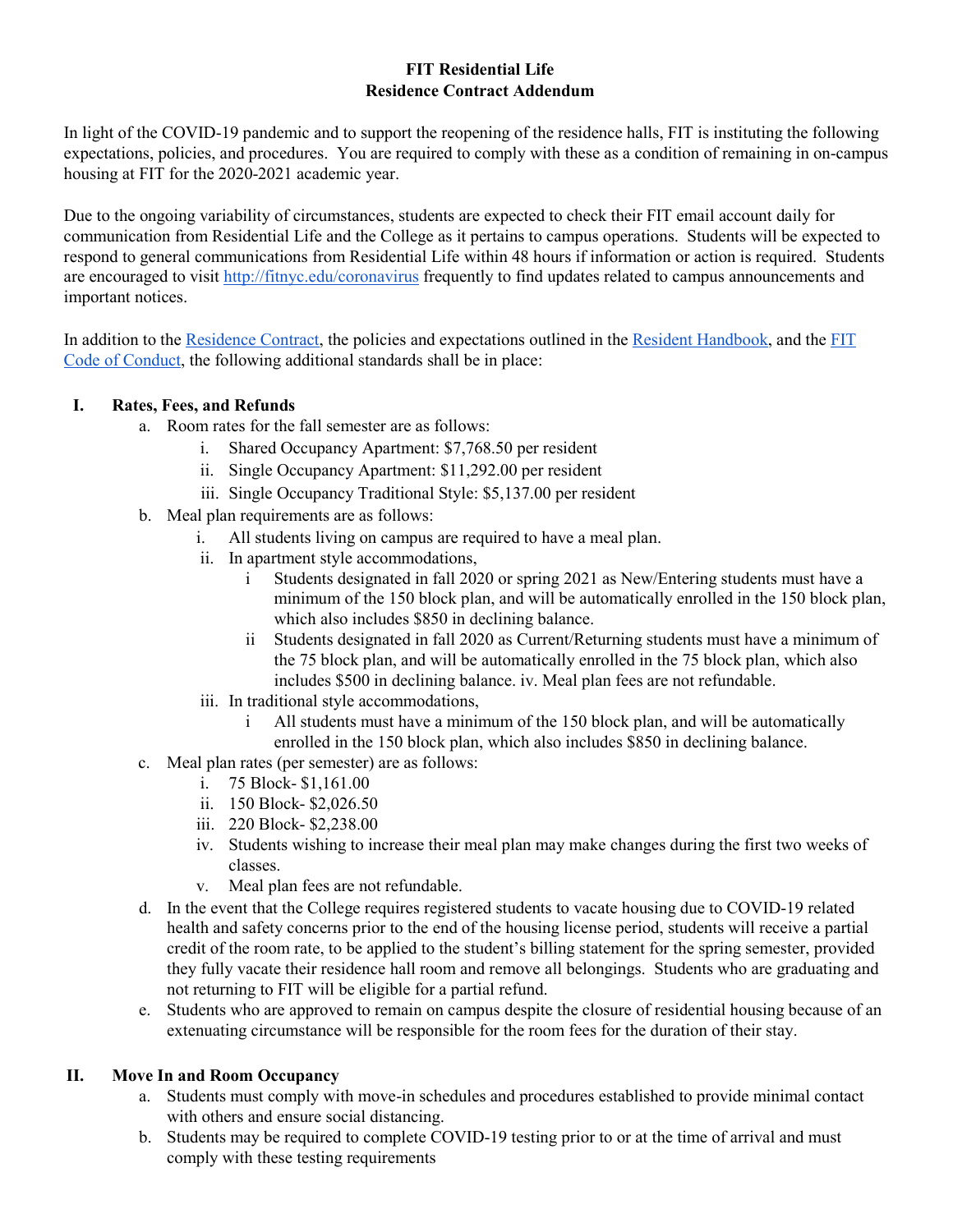- c. Only the student and one other person are allowed into the assigned residence hall at move-in. Move in volunteers will not be present to assist students with the move in process
- d. Students should only bring a limited amount of belongings at move-in. Students are encouraged to think critically about what they bring when moving into residence halls to make any and all moving easier during or at the end of the semester.
- e. Upon arrival to campus, students may be required to self-quarantine prior to attending any in-person activities and must make adequate preparation to stay within their residence hall room for the entire duration of the quarantine period. Additionally, they are prohibited from having contact with other individuals during their quarantine.
- f. Students must comply with room/building de-densification as follows:
	- i. All rooms will have new designations for reduced occupancy. Students may not store or spread out their belongings and occupy or use any vacant spaces or furniture in their assigned domicile area.
	- ii. Additional de-densification efforts will be implemented as needed, including, but not limited to, relocation/reassignment to alternative housing should conditions change. Please keep your belongings prepared for relocation should that become necessary. The College reserves the right, in an emergency or other exigent circumstances, to remove/relocate your belongings as necessary and assumes no liability for loss or damages to personal property.
	- iii. Room changes will not be possible except for emergency situations.

# **III. Health Monitoring and Testing**

- a. Students will be required to observe all **daily** self-assessment and reporting of symptoms and diagnostic testing requirements, as required by FIT in coordination with the NYC Department of Health.
- b. If a student tests positively to COVID-19, regardless of whether or not they are symptomatic, they must **immediately** notify FIT Health Services and Residential Life.
- c. Students must participate in routine testing and contact tracing as designated by FIT.
- d. Students must adhere to related quarantine procedures.
- e. Students must submit full immunization records to FIT Health Services prior to arriving on campus. Students not in compliance will not be permitted to move in.
- f. Failure to abide by these critical safety measures may result in loss of campus housing and may subject you to other disciplinary action in accordance with FIT policy.

# **IV. Face Coverings and Personal Hygiene**

- a. Face coverings will be required at all times throughout the residence hall and on campus when not in a student's own room. Wear a face covering or mask when you leave your room, suite, or apartment. This includes walking to the restroom.
- b. Face coverings must cover the mouth and nose.
- c. Students must abide by frequent hand washing and maintenance of hygiene in personal spaces.
	- i. Wash hands regularly for a minimum of 20 seconds.
	- ii. Students will be responsible for the regular cleaning and sanitizing of their residential suite/apartment. Disinfect surfaces that are regularly touched (desks, electronic devices, countertops, doorknobs) that you may have touched after you have left.
	- iii. Avoid public spaces.
	- iv. Utilize hand sanitizing stations (or carry your own hand sanitizer) frequently when away from your room and travelling about the campus.

# **V. Social Distancing**

- a. Social distancing is a practice established to help mitigate the spread of COVID19 [\(https://www.cdc.gov/coronavirus/2019-nCoV/index.html\).](https://www.cdc.gov/coronavirus/2019-nCoV/index.html)
- b. In accordance with CDC Guidelines, Maintaining 6 feet of distance from others must be maintained both within the residence hall and any location on campus whenever possible.
- c. The following strategies must be followed for the duration of your stay:
	- i. Isolate yourself from other people and remain in your room as much as possible.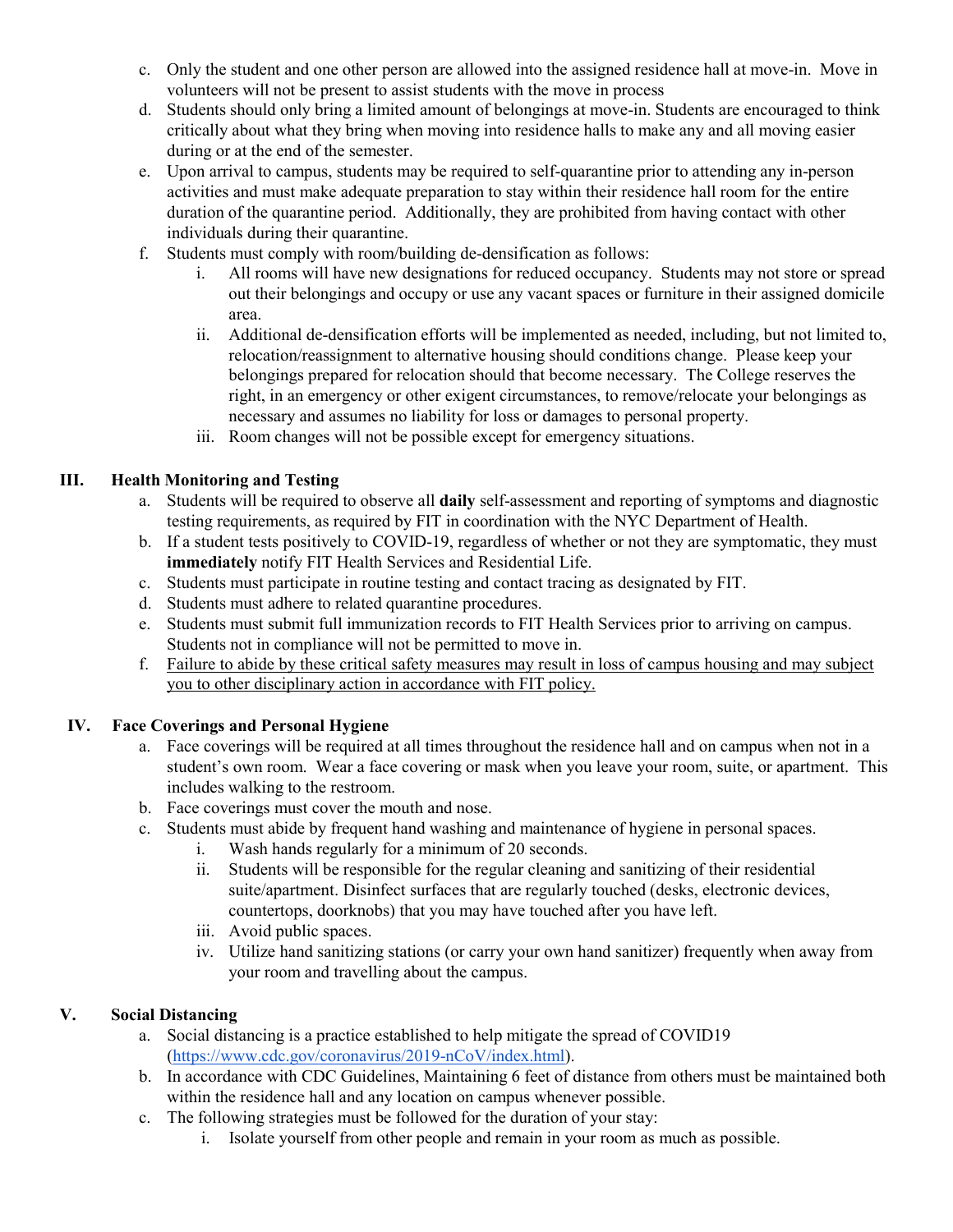- ii. Utilize remote communication methods when interacting with others. Remote communications may include the utilization of your phone, webcam, or other forms of electronic communication.
- d. If there is a College directive to remain in your room for an extended period of time, you must comply.
- e. On elevators, students must abide by reduced occupancy, as posted.
- f. Lobbies are not to be used as gathering spaces and social distancing must be maintained when scanning in or waiting for an elevator.
- g. In stairwells, students must abide by marked up or down use signage, except in case of emergency when all stairwells become emergency exit paths. Stairwells should be used when able, especially on lower floors.
- h. Use of communal bathrooms will be reconfigured to reduce density. Students must abide by posted restrictions.
- i. Lounge spaces and work rooms: All communal kitchens in lounges are off limits to students. Students must abide by posted occupancy and social distancing requirements when using the work rooms and lounges.
- j. Laundry rooms: students must abide by posted occupancy social distancing requirements.
- k. Fitness Centers: In accordance with NYC phased reopening plans, all FIT Fitness Centers are closed until further notice.

### **VI. Events, Visitation and Guests**

- a. All guest privileges are suspended until further notice. Students will only have access to their assigned residence hall.
- b. Any guests found in the residence halls will be asked to leave and may be banned from the FIT campus; in addition the student sponsoring the guest may be subject to discipline.
- c. Students are permitted to have only up to 2 additional resident students (per occupant) visit their room at a time. Students must still practice social distancing and wear a face covering in such instances.
- d. In-person gatherings and events are subject to both state and campus restrictions, which may change as conditions of the pandemic change. Social distancing and mask guidelines remain in effect until further notice. Outside of official class sessions and authorized gatherings among residents of the same residence hall floors, additional campus restrictions for gatherings or events apply. For current guidelines, contact Residence Life. Remote gatherings, events and one-on-one interactions are greatly encouraged.

# **VII. Limits to Travel Off Campus**

- a. Students are encouraged to stay on campus in class or in room whenever possible observing only necessary trips to the grocery store, pharmacy, and the like.
- b. Students are discouraged from planning or taking trips to other locations for the duration of the semester, including but not limited to trips home for the weekend. This also includes gathering with more than 10 others while maintaining face covering and social distancing.
- c. Travel during FIT's spring break may be restricted for residents living on campus and details will be communicated as the break period approaches.
- d. In order to protect our campus community, you are strongly discouraged from traveling to any area experiencing a COVID outbreak.
- e. You may be required, in accordance with State law, to provide your personal travel information to FIT prior to, or subsequent from, out-of-state travel. Please see [https://coronavirus.health.ny.gov/covid-](https://coronavirus.health.ny.gov/covid-19-travel-advisor)[19travel-advisor](https://coronavirus.health.ny.gov/covid-19-travel-advisor) for further and updated information

#### **VIII. Shelter in Place/Quarantine**

- a. Students arriving to campus may be required to move in early and quarantine for a period of up to 14 days, depending on their place of origin and current regulations
- b. If a student becomes ill/tests positive for COVID 19, they must comply with a transfer to a quarantine space on campus if necessary or may be required to relinquish campus housing and return to their primary off-campus residence until such time as it is determined they are no longer infectious.